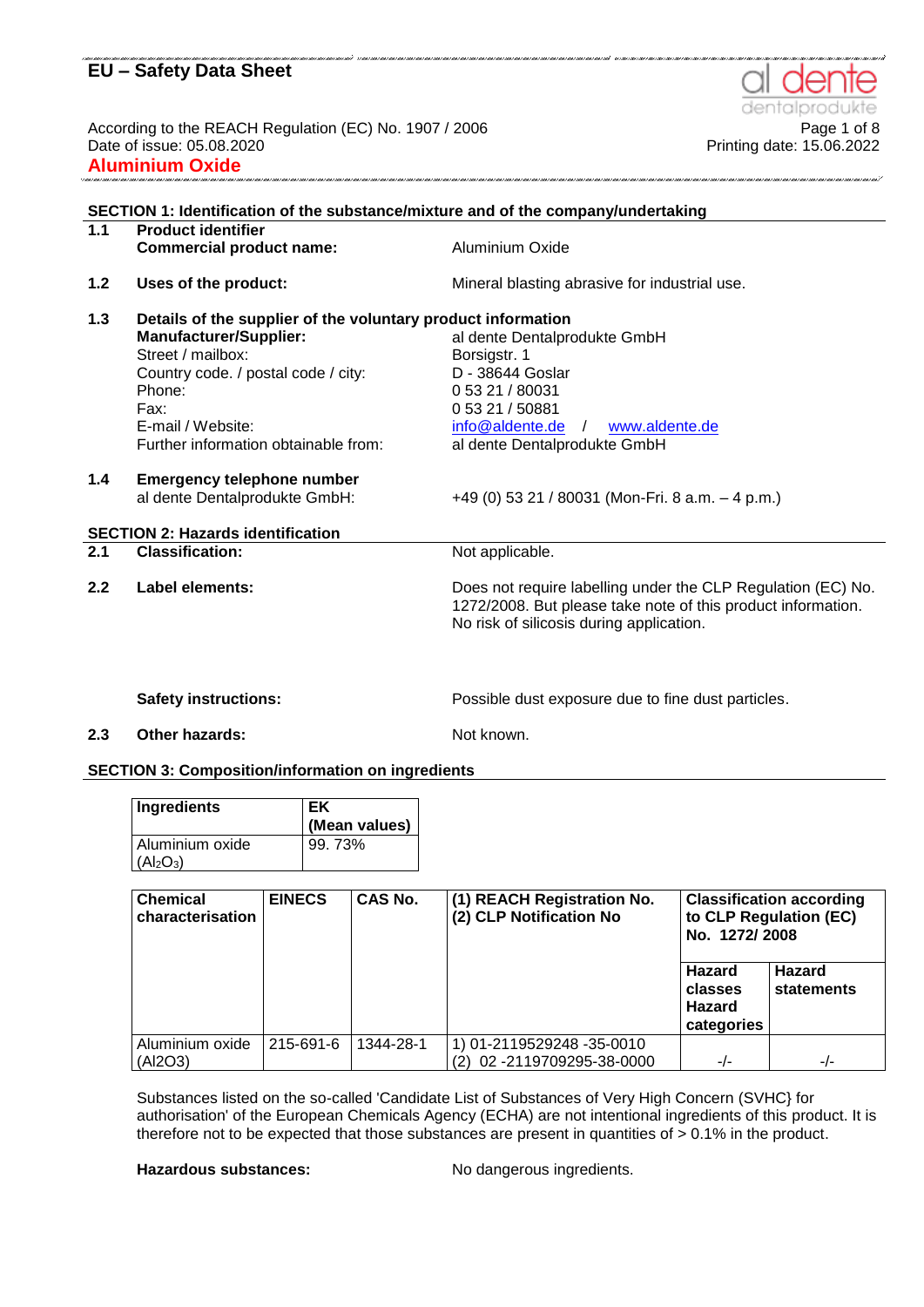According to the REACH Regulation (EC) No. 1907 / 2006<br>Date of issue: 05.08.2020 **Aluminium Oxide** 

**Substances with prescribe EC exposure**  Does not contain substances with EC exposure limits. **limits:**

|                                         | <b>SECTION 4: First aid measures</b>                                          |                                                                                                                                                |  |  |
|-----------------------------------------|-------------------------------------------------------------------------------|------------------------------------------------------------------------------------------------------------------------------------------------|--|--|
|                                         | Please also take note of sections 8 and 16 of this product information.       |                                                                                                                                                |  |  |
| 4.1                                     | <b>Description of first aid measures:</b><br><b>General information:</b>      | Consult a doctor in case of health disorders.                                                                                                  |  |  |
|                                         |                                                                               |                                                                                                                                                |  |  |
|                                         | <b>After inhalation:</b>                                                      | Provide the affected person with fresh air. Consult a doctor in<br>case of irritation in of the respiratory tract.                             |  |  |
|                                         | After eye contact:                                                            | Remove contact lenses and rinse the eyes with open eyelids<br>for 10 minutes under running water.<br>If necessary, consult an ophthalmologist. |  |  |
|                                         | After skin contact:                                                           | Wash with water and rinse.                                                                                                                     |  |  |
|                                         | <b>After swallowing</b>                                                       | Rinse mouth and drink plenty of water. Do not induce<br>vomiting. If you feel unwell, seek medical advice.                                     |  |  |
| 4.2                                     | Most important symptoms and effects,<br>both acute and delayed:               | Not known.                                                                                                                                     |  |  |
| 4.3                                     | Indication of any immediate medical<br>attention an special treatment needed: | Treat symptomatically.                                                                                                                         |  |  |
| <b>SECTION 5: Firefighting measures</b> |                                                                               |                                                                                                                                                |  |  |
| $\overline{5.1}$                        | <b>Extinguishing media</b>                                                    |                                                                                                                                                |  |  |
|                                         | Suitable extinguishing media:                                                 | Product does not burn. Match extinguishing measures to<br>ambient situation.                                                                   |  |  |
|                                         | Unsuitable extinguishing media:                                               | Not known.                                                                                                                                     |  |  |
| 5.2                                     | Special hazards arising from the<br>product:                                  | Not known.                                                                                                                                     |  |  |
| 5.3                                     | <b>Advice for fire fighters:</b>                                              | Match the firefighting measures to the environmental<br>conditions.                                                                            |  |  |
|                                         | <b>Additional information:</b>                                                | Not known.                                                                                                                                     |  |  |
|                                         | <b>SECTION 6: Accidental release measures</b>                                 |                                                                                                                                                |  |  |
| 6.1                                     | <b>Personal precautions:</b>                                                  | Avoid dust formation.                                                                                                                          |  |  |
| 6.2                                     | <b>Environmental protection measures:</b>                                     | Not known.                                                                                                                                     |  |  |
| 6.3                                     | Methods and materials for containment<br>and cleaning up:                     | Pick up mechanically and dispose of properly.                                                                                                  |  |  |
| 6.4                                     | <b>Reference to other sections:</b>                                           | Refer to protective measures in section 7 and 8.                                                                                               |  |  |
|                                         | <b>Additional information:</b>                                                | Not known.                                                                                                                                     |  |  |
|                                         | <b>SECTION 7: Handling and storage</b>                                        |                                                                                                                                                |  |  |
| 7.1                                     | Precautions for safe handling:                                                | For safety reasons, it is recommended to use a protective<br>sieve during filling.                                                             |  |  |



Printing date: 15.06.2022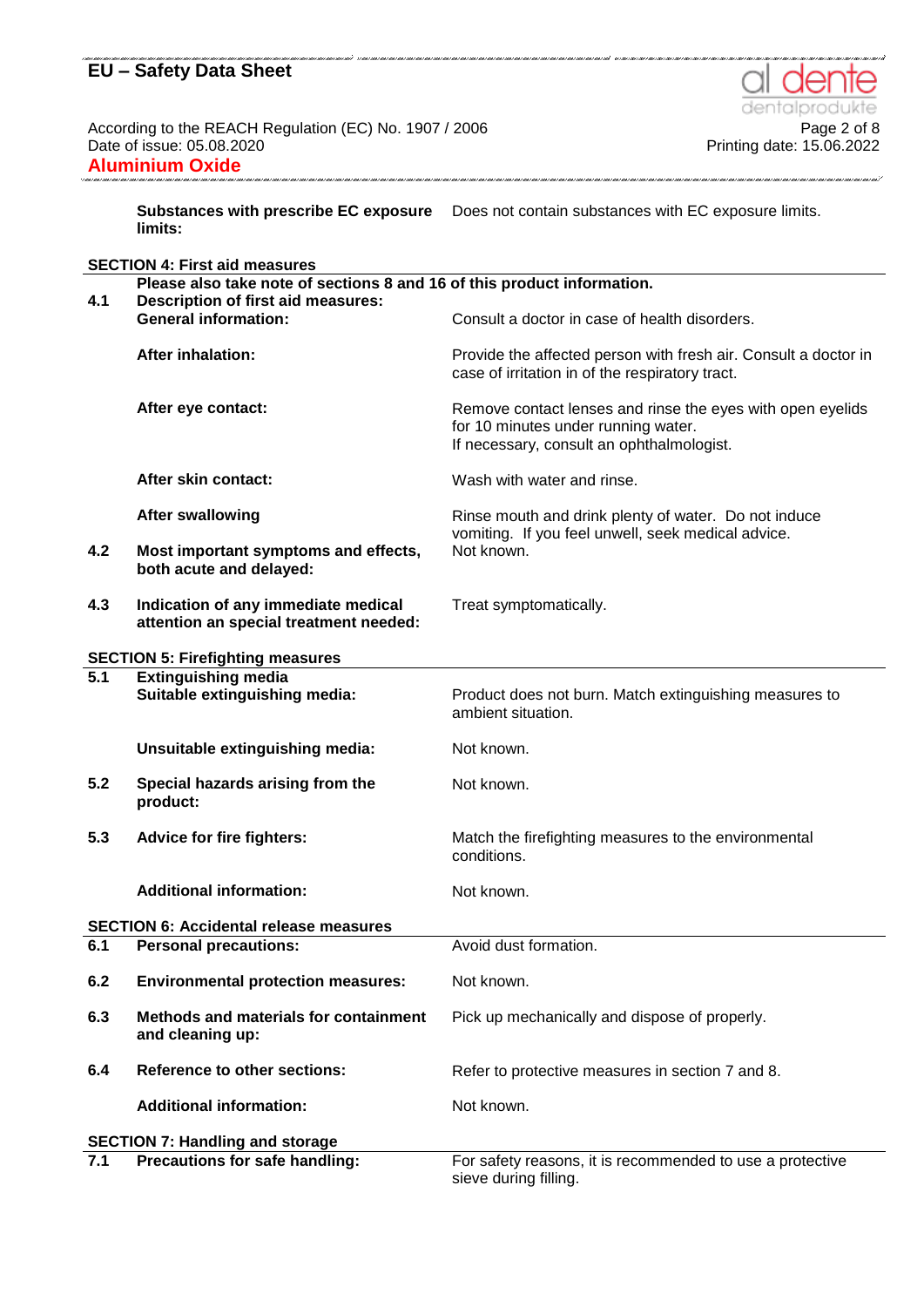According to the REACH Regulation (EC) No. 1907 / 2006<br>Printing date: 05.08.2020<br>Printing date: 15.06.2022 **Aluminium Oxide**

|     | Information on safe handling:                                | Avoid dust information.                                                             |  |
|-----|--------------------------------------------------------------|-------------------------------------------------------------------------------------|--|
|     | Information on fire and explosion<br>protection:             | No special fire protection measures are necessary.                                  |  |
|     | <b>Additional information:</b>                               | Not known.                                                                          |  |
| 7.2 | Conditions for safe storage, including any incompatibilities |                                                                                     |  |
|     | Information on storage conditions:                           | Always store product in dry conditions.                                             |  |
|     | Requirements for storage rooms and<br>containers:            | No special requirements needed.                                                     |  |
|     | <b>Storage class VCI:</b>                                    | LGK 13 (non-combustible solids)                                                     |  |
| 7.3 | <b>Specific end uses:</b>                                    | Aluminium oxide is used to manufacture or to use as blasting<br>or abrasive medium. |  |

#### **SECTION 8: Exposure controls/personal protection**

#### **8.1 Control parameters**

**Occupational exposure limit values in the workplace and / or biological limit values Occupational Exposure Limits (OEL) in Germany for dusts** Inhalable fraction (E): 10 mg/m<sup>2</sup> Respirable fraction  $(A)$ : 1,25 mg/m<sup>3</sup>

**With exceeding factor 2 each, re. TRGS**  900<br>Community exposure limits:

Country specific. Pleas inquire in individual cases.

#### **8.2 Limitation and monitoring of exposure Appropriate engineering controls:**

Technical measures and the application of suitable work processes have priority over the use of personal protective equipment.

Provide adequate ventilation. This can be achieved by local suction or general extraction.

Aluminium oxide is not a hazardous substance, thus only the general dust limit value applies. Suitable assessment methods to verify the effectiveness of the protective measures taken include metrological and non-metrological determination methods as described in the Technical Rules for Hazardous Substances (TRGS) 402 and BS EN 14042".

| Personal protective equipment: | The use of personal protective equipment is dependent on<br>the concentrations and quantity of hazardous substances in<br>their execution in specific workplaces.                                                                                                |
|--------------------------------|------------------------------------------------------------------------------------------------------------------------------------------------------------------------------------------------------------------------------------------------------------------|
| <b>Respiratory protection:</b> | Normally, no personal respiratory protective equipment is<br>necessary. In case of insufficient ventilation or exceeded<br>workplace limits, a protective breathing mask should be worn<br>(FFP filtering half mask depending on the existing<br>concentration). |
| Hand protection:               | Glove material: Leather                                                                                                                                                                                                                                          |
| Eye protection:                | Tight-sealing protective eyewear (dust-protection goggles) in<br>accordance with EN 166:2001.                                                                                                                                                                    |



Printing date: 15.06.2022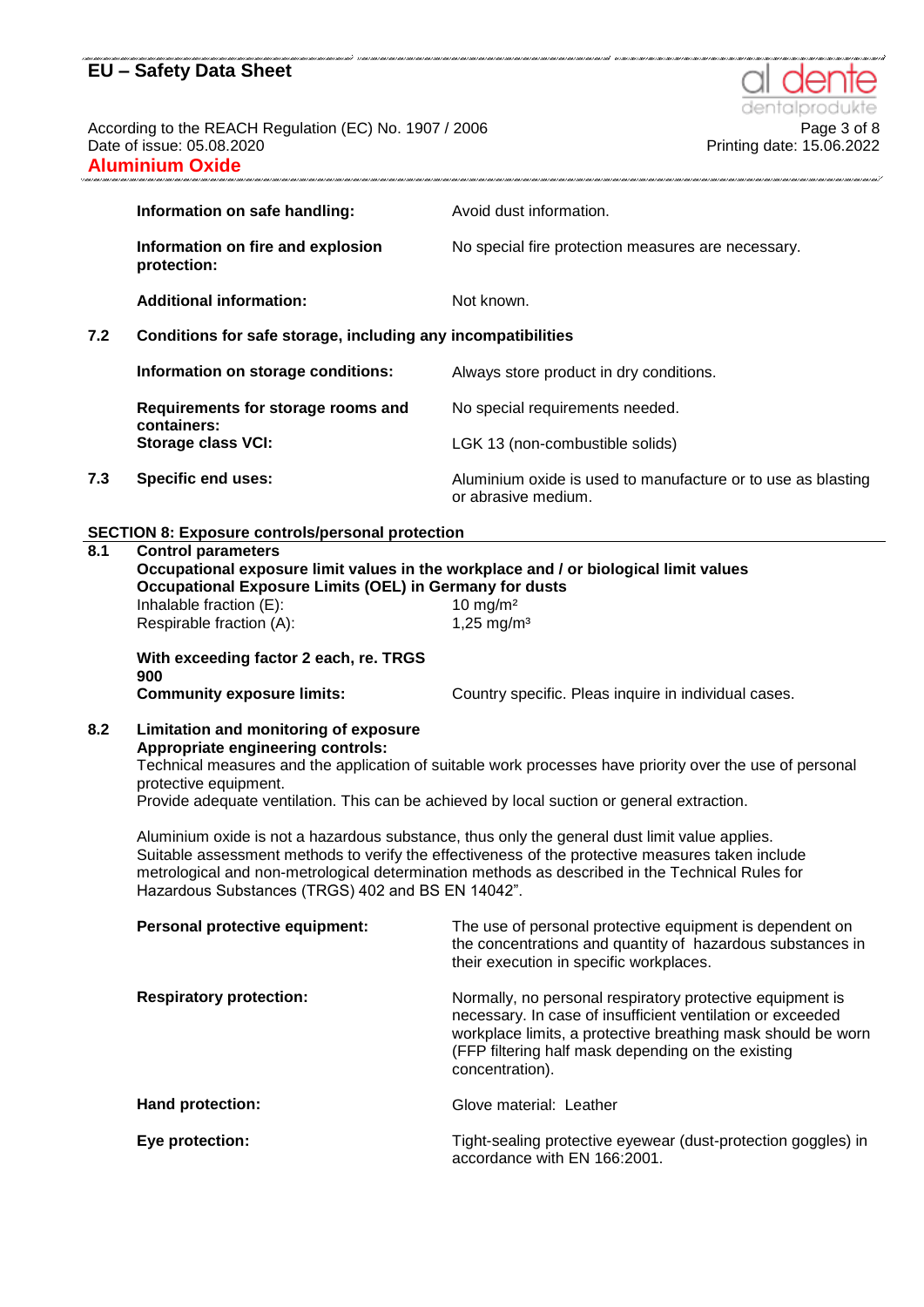According to the REACH Regulation (EC) No. 1907 / 2006<br>Printing date: 05.08.2020<br>Printing date: 15.06.2022 Date of issue: 05.08.2020 **Aluminium Oxide**

|      | <b>Body protection:</b>                                | With normal use, no body protection by half or full-body<br>coverall and boots is required.         |
|------|--------------------------------------------------------|-----------------------------------------------------------------------------------------------------|
|      |                                                        |                                                                                                     |
|      | Information on industrial hygiene:                     | Minimum standards for protective measures when handling                                             |
|      |                                                        | working materials are listed in TRGS 500.                                                           |
|      |                                                        | Do not eat, drink, smoke or take drugs while using this                                             |
|      |                                                        | product. Avoid contact with skin, eyes and clothing.                                                |
|      |                                                        | Remove soiled or soaked clothing immediately.                                                       |
|      |                                                        | Wash hands before breaks and at end of work.                                                        |
|      |                                                        | Protect skin by using skin creams.                                                                  |
|      | <b>Environmental protection measures:</b>              | See sections 6 and 7; no further action is required.                                                |
|      | <b>SECTION 9: Physical and chemical properties</b>     |                                                                                                     |
| 9.1  | Information on basics physical and chemical properties |                                                                                                     |
|      | Appearance                                             |                                                                                                     |
|      | Appearance:                                            | angular                                                                                             |
|      | <b>Physical state:</b>                                 | solid                                                                                               |
|      | Colour:                                                | white                                                                                               |
|      | Odour:                                                 | odourless                                                                                           |
|      | Safety data:                                           |                                                                                                     |
|      | <b>Explosion hazard:</b>                               | The product itself is not explosive; however, formation of                                          |
|      |                                                        | explosive air/dust mixtures is possible                                                             |
|      | <b>Lower explosion limit:</b>                          | not known                                                                                           |
|      | <b>Upper explosion limit:</b>                          | not known                                                                                           |
|      | Vapour pressure:                                       | not relevant                                                                                        |
|      | Specific gravity:                                      | approx. $3.9$ to 4.1 g/cm <sup>3</sup>                                                              |
|      | Flow time:                                             | not relevant                                                                                        |
|      | Water solubility:                                      | insoluble in water                                                                                  |
|      | pH value:                                              | not applicable                                                                                      |
|      | <b>Boiling point/range:</b>                            | not applicable                                                                                      |
|      | <b>Flash point:</b>                                    | not determined as product is not flammable                                                          |
|      | <b>Melting point:</b>                                  | approx. 2 000 °C                                                                                    |
|      | Ignition temperature:                                  | not determined as product is not flammable                                                          |
|      |                                                        | The information about the explosion limits refers to Aluminium oxide. Please refer to the technical |
|      | data sheet for other physical and chemical data.       |                                                                                                     |
|      |                                                        |                                                                                                     |
| 9.2  | Other information:                                     | None.                                                                                               |
|      | <b>SECTION 10: Stability and reactivity</b>            |                                                                                                     |
| 10.1 | <b>Reactivity:</b>                                     | Aluminium oxide is non-reactive and does not chance with                                            |
|      |                                                        | proper handling and storage.                                                                        |
| 10.2 | <b>Chemical stability:</b>                             | Aluminium oxide is chemically stable and does not change                                            |
|      |                                                        | with proper handling and storage.                                                                   |
| 10.3 | <b>Possibility of hazardous reactions:</b>             | No hazardous reactions known.                                                                       |
|      |                                                        |                                                                                                     |

dentalp

**10.5 Incompatible materials:** No hazardous reactions known.

**10.6 Hazardous decomposition products:** No known hazardous decomposition products.

10.4 **Conditions to avoid:** No decomposition if used according to specifications.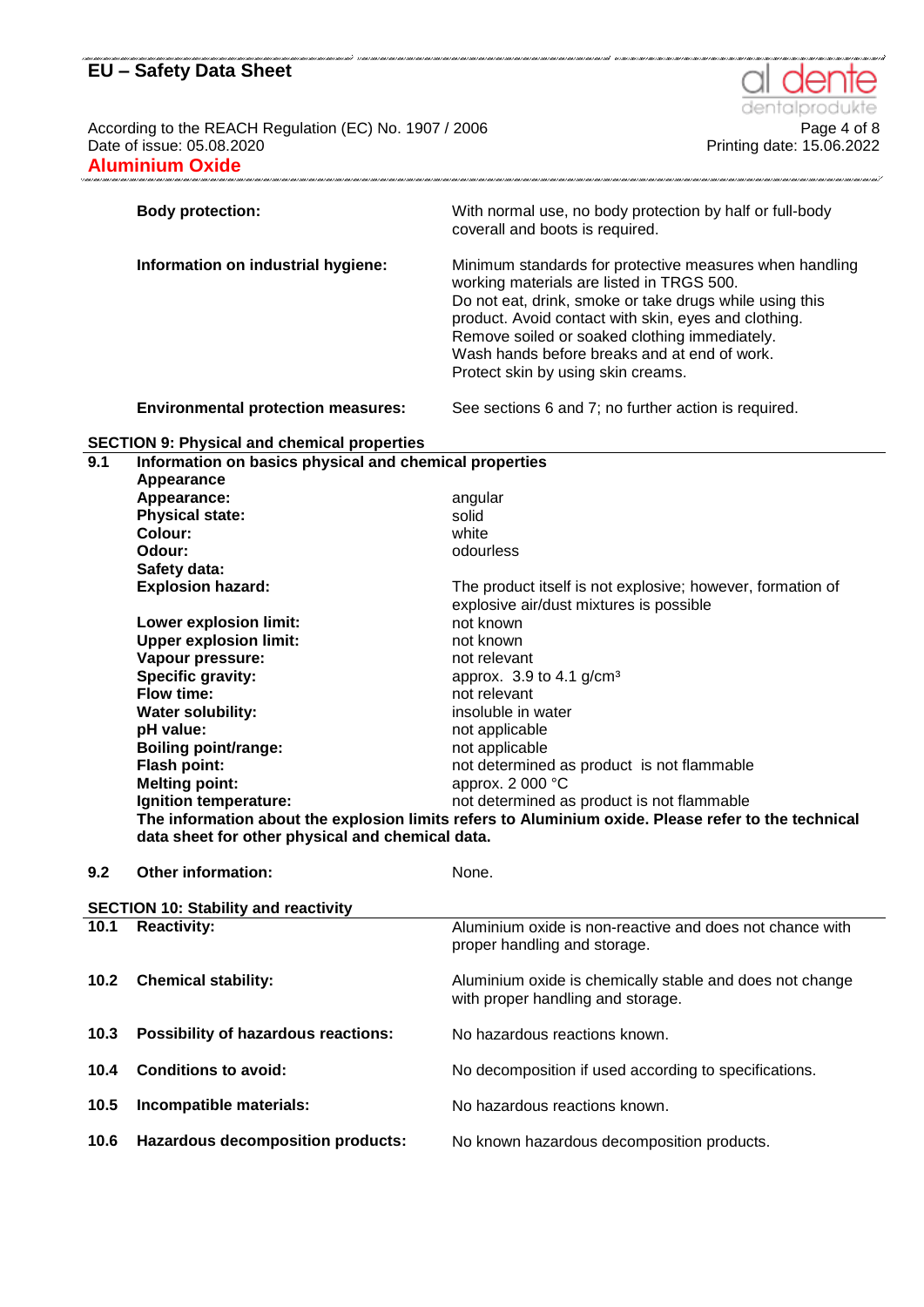According to the REACH Regulation (EC) No. 1907 / 2006<br>Date of issue: 05.08.2020 **Aluminium Oxide** .<br>1990 - 1990 - 1990 - 1990 - 1990 - 1990 - 1990 - 1990 - 1990 - 1990 - 1990 - 1990 - 1990 -

|      | <b>SECTION 11: Toxicological information</b>                                  |                                                                                                                                                                                                         |
|------|-------------------------------------------------------------------------------|---------------------------------------------------------------------------------------------------------------------------------------------------------------------------------------------------------|
| 11.1 | Information on toxicological effects:                                         | According to current IFA reports the product contains silicosis-<br>inducing, toxic and carcinogenic components. The indications<br>given in section 8 of this product information must be<br>observed. |
|      | <b>Acute toxicity:</b>                                                        | No data on the product available.                                                                                                                                                                       |
|      | Irritation:                                                                   | No data on the product available.                                                                                                                                                                       |
|      | <b>Corrosivity:</b>                                                           | No data on the product available.                                                                                                                                                                       |
|      | Sensitisation:                                                                | No data the product available.                                                                                                                                                                          |
|      | <b>Repeated dose toxicity:</b>                                                | No known toxicity of Aluminium oxide.                                                                                                                                                                   |
|      | <b>CMR</b> effects (carcinogenic, mutagenic<br>and toxic to reproduction):    | No carcinogenic effect according to IFA reports.                                                                                                                                                        |
|      | <b>Summarised evaluation of the CMR</b><br>properties:                        | No known CMR properties.                                                                                                                                                                                |
|      | Practical experience (relevant for<br>classification and other observations): | No data on the product available.                                                                                                                                                                       |
|      | Carcinogenicity:                                                              | No known carcinogenicity of Aluminium oxide.                                                                                                                                                            |
|      | <b>Mutagenicity:</b>                                                          | No data on the product available.                                                                                                                                                                       |
|      | <b>Reproductive toxicity:</b>                                                 | No data on the product available.                                                                                                                                                                       |
|      | Other information:                                                            | Not known.                                                                                                                                                                                              |
|      | <b>SECTION 12: Ecological information</b>                                     |                                                                                                                                                                                                         |
| 12.1 | <b>Toxicity:</b>                                                              | No known effects.                                                                                                                                                                                       |
|      | <b>Ecotoxicity:</b>                                                           | For Aluminium oxide no environmental problems are to be<br>expected when handled and used properly.                                                                                                     |
|      | <b>Fish toxicity:</b>                                                         | Harmful effects for aquatic organisms are not expected.                                                                                                                                                 |
|      | <b>Aquatic invertebrates:</b>                                                 | Harmful effects for aquatic organisms are not expected.                                                                                                                                                 |
|      | <b>Water plants:</b>                                                          | Harmful effects for aquatic organisms are not expected.                                                                                                                                                 |
| 12.2 | Persistence and degradability:                                                | Based on current experience, this product is inert and not<br>degradable.                                                                                                                               |

**12.3 Bioaccumulation potential :** No data available. Accumulation in biological materials is

**12.4 Mobility in soil:** Potential not known. **12.5 Results of PBT and vPvB assessment:** Not relevant. The substances in this product do not meet the criteria for classification as PBT or vPvB.

rather unlikely, as it is inert and insoluble.





.<br>Inter anno 1 1000 1 1000 1 1000 1 1000 1 1000 1 1000 1 1000 1 1000 1 1000 1 1000 1 1000 1 1000 1 1000 1 1000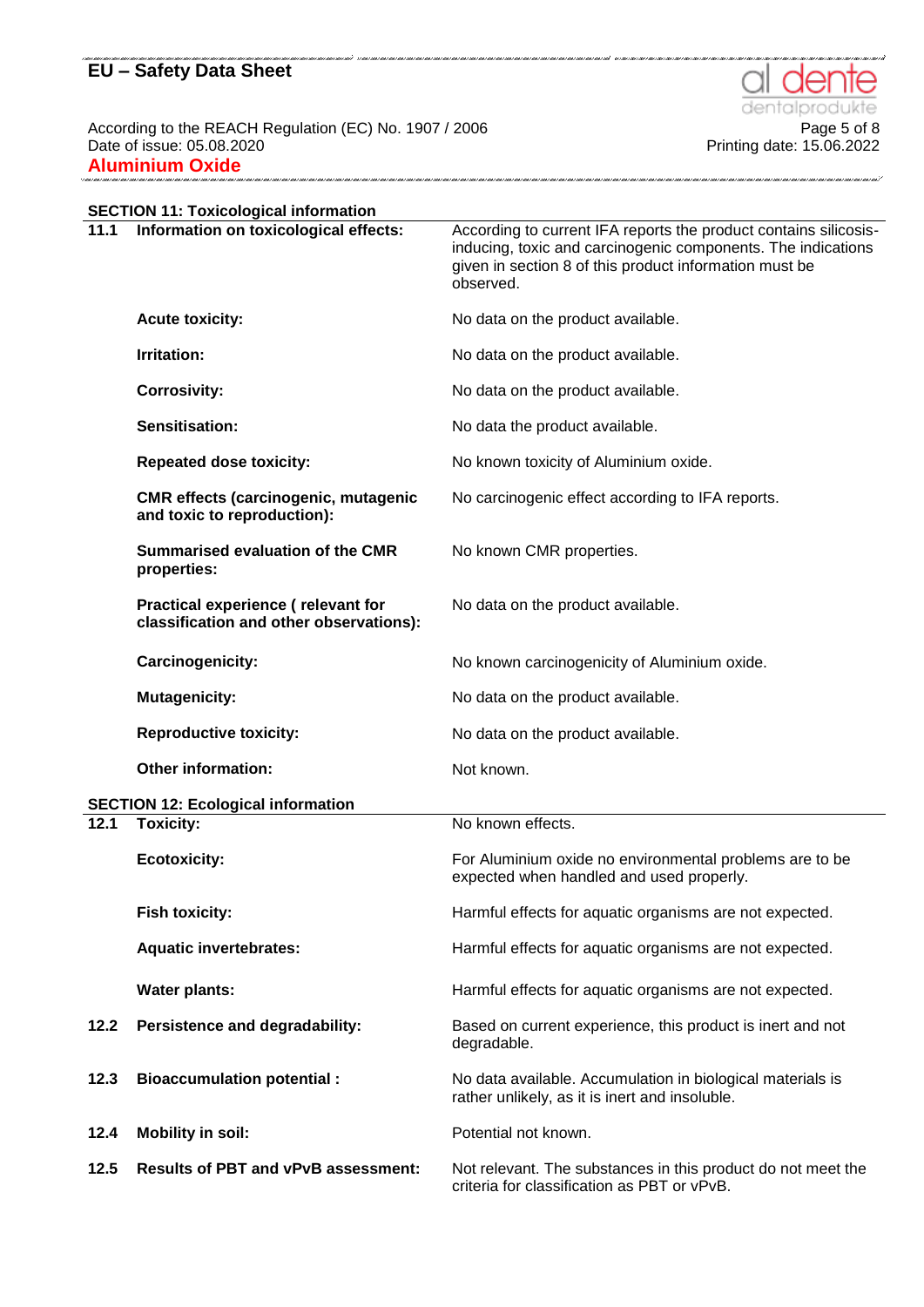According to the REACH Regulation (EC) No. 1907 / 2006 **Page 6 of 8** Page 6 of 8 Date of issue: 05.08.2020 Printing date: 15.06.2022 **Aluminium Oxide**

dentalp e **Page 6 of 8** 

| 12.6                                       | Other harmful effects:                                                                                         | Not known.                                                                                                                                                                        |
|--------------------------------------------|----------------------------------------------------------------------------------------------------------------|-----------------------------------------------------------------------------------------------------------------------------------------------------------------------------------|
| <b>SECTION 13: Disposal considerations</b> |                                                                                                                |                                                                                                                                                                                   |
| 13.1                                       | <b>Waste treatment methods:</b><br><b>Product:</b>                                                             | Aluminium oxide. If recycling is not possible, waste must be<br>disposed of in compliance with national and local regulations.<br>Confirm the exact waste code with the disposer. |
|                                            | <b>Waste Code according to European</b><br><b>Waste Catalogue (EWC):</b>                                       | 12 01 17 waste blasting material other than those mentioned<br>in 12 01 16.                                                                                                       |
| 13.2                                       | Packaging:                                                                                                     | National and local regulations must be followed.                                                                                                                                  |
|                                            | <b>Contaminates packaging:</b>                                                                                 | Packaging with Aluminium oxide residues can be recycled.                                                                                                                          |
|                                            | <b>Cleaned packaging:</b>                                                                                      | Packaging can be reused after being cleaned or recycled.                                                                                                                          |
|                                            | <b>SECTION 14: Transport information</b>                                                                       |                                                                                                                                                                                   |
|                                            | Aluminium oxide is no dangerous good.                                                                          |                                                                                                                                                                                   |
|                                            | <b>SECTION 15: Regulatory information</b>                                                                      |                                                                                                                                                                                   |
| 15.1                                       | Safety, health and environmental regulations / legislation specific for the product.<br><b>EU</b> regulations: | Aluminium oxide is not subject to the Regulation 722/2012/EU<br>{ADI-Free).                                                                                                       |
|                                            | <b>National regulations:</b><br><b>Water hazard class:</b>                                                     | Not hazardous to water, classification according to AwSV.                                                                                                                         |
|                                            | Technical instruction on air quality (TA-<br>Luft):                                                            | Substances not mentioned by name.                                                                                                                                                 |
|                                            | Hazardous Incident Ordinance (12.<br><b>BImSchV [German Federal Immission</b><br><b>Control Regulation]):</b>  | Substance not mentioned by name.                                                                                                                                                  |
|                                            | Solvents Ordinance (31. BlmSchV<br>[German Federal Immission Control<br>Regulation]):                          | Substances not mentioned by name.                                                                                                                                                 |
|                                            | <b>Chemicals Prohibition Ordinance:</b>                                                                        | Substances not mentioned by name.                                                                                                                                                 |
|                                            | <b>Relevant Technical Rules for Hazardous</b><br><b>Substances:</b>                                            | Contains no hazardous substances.                                                                                                                                                 |
|                                            | <b>Employment Restrictions:</b>                                                                                | Not known.                                                                                                                                                                        |
|                                            | Miscellaneous:                                                                                                 | Aluminium oxide is not subject to the VOC Regulation.                                                                                                                             |
|                                            | International regulations:                                                                                     | All Aluminium oxide ingredients are listed with TSCA, AICS,<br>DS/NDSL, KECL, ENCS, PICCS, IECS, NZIoC, TCSA and<br>KKDIK.                                                        |

15.2 **Chemical safety assessment:** Not relevant.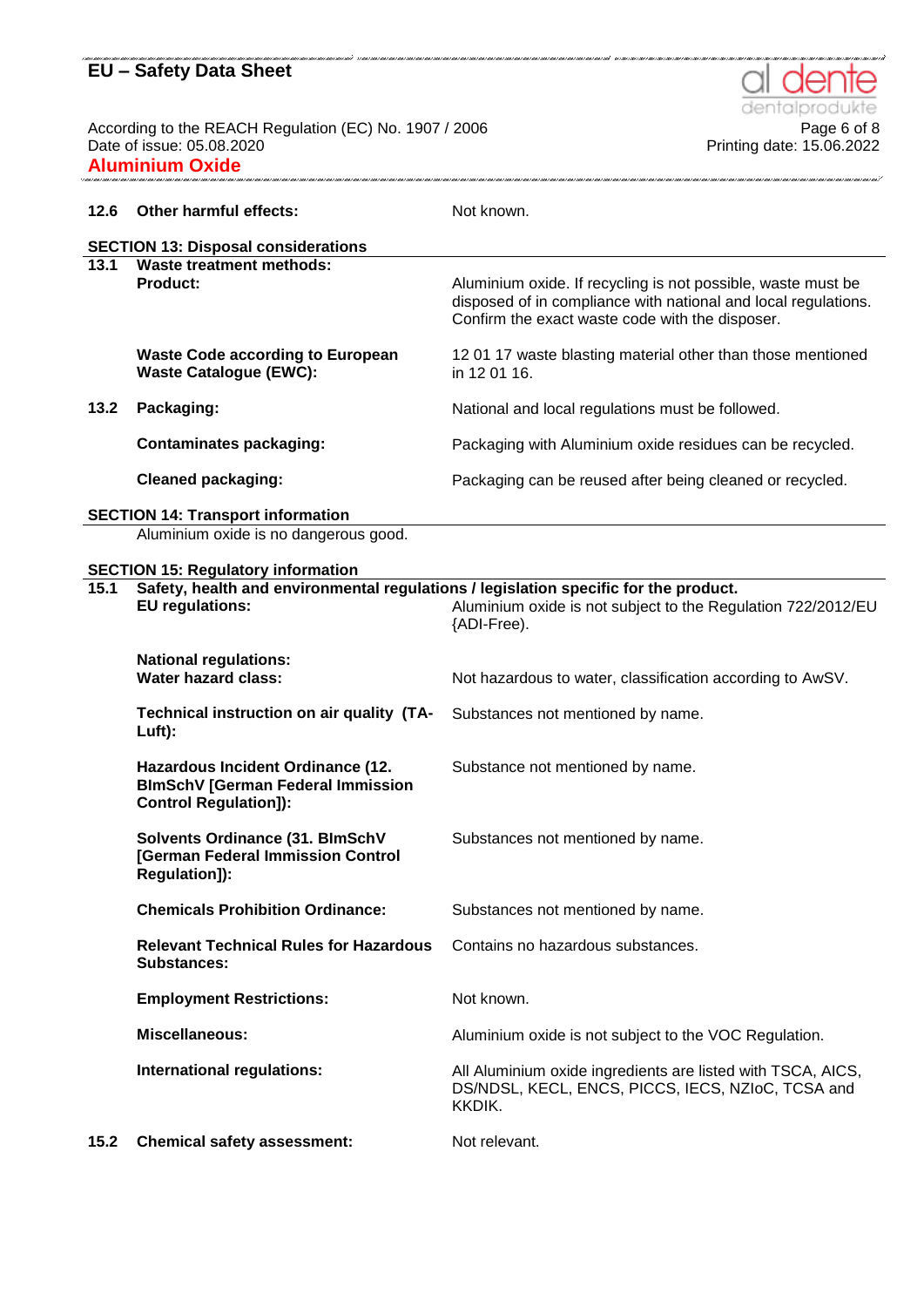According to the REACH Regulation (EC) No. 1907 / 2006 **Page 7 of 8** Page 7 of 8 Date of issue: 05.08.2020 Printing date: 15.06.2022 **Aluminium Oxide**

#### **SECTION 16: Other information**

**Further applicable EC directives:** Not known.

**Restrictions on use recommended by the manufacturer:**

For industrial applicate only.

#### **Other Information:**

The product information in this documentation is correct to the best of our knowledge at the time of printing. The information is intended to provide you with advice on the safe handling of the product mentioned in this product information for storage, processing, transport and disposal. The information cannot be applied to other products. If the product mentioned in this documentation is in anyway tampered with i.e. mixed with other materials, processed or undergoes processing, the information as supplied in this document no longer applies to the new product unless expressly stated otherwise.

#### **Changes since the last version:** 2017-07-10 Revision

2018-07-17 Advice Protective sieve 2018-08-01 Regulation 722/2012/EU {ADI-Free). 2019-08-06 Supplement International Regulations 2020-08-05 Supplement AwSV.

#### **Literature and data sources: Regulations:**

REACH Regulation (EC) No. 1907/2006 CLP Regulation (EC) No. 1272/2008 Hazardous Substances Ordinance (GefStoftv) Comrnission Decisioo 2000/532/EC (AVV) Transport Regulations according to ADR, RID and IATA TRGS 900 VOC Regulation (OiemVOCFarbV)

Hazard statements, referred to in section 2 and 3 according to Regulation (EC) No. 1272/2008: None.

The above information is based on the present state of knowledge; however, this shall not constitute a guarantee of product properties and establishes no contractual legal rights. Existing laws and regulations must be strictly followed by the recipient or user of the blasting medium on their own responsibility.

| Legend:         |                                                                                  |
|-----------------|----------------------------------------------------------------------------------|
| ADR.            | European agreement concerning the international carriage dangerous goods by road |
| AVV/EWC         | European Waste Catalogue                                                         |
| AwSV            | Administrative Regulation on Substances Harzardous to Water                      |
| <b>BimSchV</b>  | Regulation on the Implementation of the (German) Federal Immission Control       |
|                 | Ordinance                                                                        |
| <b>CAS</b>      | <b>Chemical Abstracts Service</b>                                                |
| EC              | <b>European Community</b>                                                        |
| EN              | European Standard                                                                |
| <b>IATA-DGR</b> | International Air Transport Association -Dangerous Goods Regulations             |
| <b>PBT</b>      | persistent, bioaccumulative, toxic                                               |
| RID.            | Regulations concerning the International Carriage of Dangerous Goods             |
| <b>TRGS</b>     | <b>Technical I Rules for Hazardous Substances</b>                                |
| <b>VOC</b>      | Volatile Organic Compounds (VOCs)                                                |
| vPvB            | very persistent and very bioaccumulative                                         |
| <b>TSCA</b>     | <b>Toxic Substances Control Act</b>                                              |
| <b>AICS</b>     | Australian Inventory of Chemical Substances                                      |
| <b>DSL/NDSL</b> | Canada Domestic Substances List / Non-domestic Substances List                   |